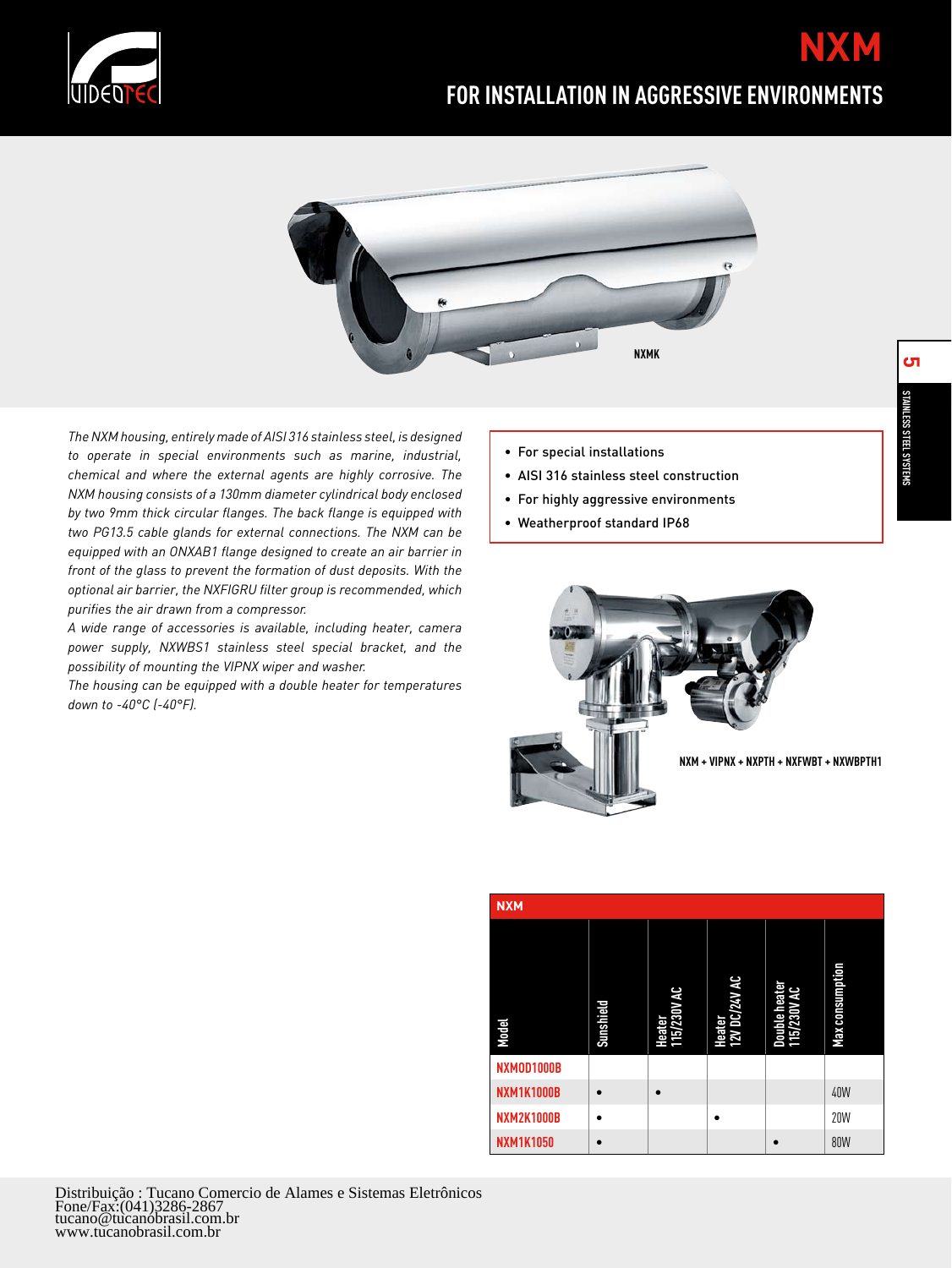



## **Technical Data**

#### **general**

#### **Made of stainless steel (Austenitic alloy stainless steel, corrosion and heat resistant according to the following standards):**

- UNI 6900-71: X 2 Cr Ni Mo 17 12 -
- AISI: 316L -
- DIN 17006: X 2 Cr Ni Mo 18 10 -
- N° WERKSTOFF: 1.4404 -
- AFNOR: Z2 CND 17-12 -
- BSI: 316 S 12 -

**The screws utilised are in austenitic alloy stainless steel, corrosion and heat resistant according to the following standards:**

- UNI 6900: X 5 Cr Ni Mo 1712 -
- AISI: 316 -
- ISO quality: A4
- Resistance class ISO: 80 -

Supplied with instruction manual, desiccants bag, accessories for camera and lens mounting

*UNI: Ente Nazionale Italiano di Unificazione, AISI: American Iron and Standard Institute, DIN: Deutsche Industrie Normen, AFNOR: Association Française de Normalisation, BSI: British Standard Institution, ISO: International Organization for Standardization*

#### **MECHANICAL**

| 2xPG13.5 cable glands in nickel-plated brass for external connections |  |  |  |  |  |  |
|-----------------------------------------------------------------------|--|--|--|--|--|--|
| External body polishing                                               |  |  |  |  |  |  |
| 9mm (0.35in) thick front and back flanges                             |  |  |  |  |  |  |
| 0-ring gaskets                                                        |  |  |  |  |  |  |
| Tempered window glass: 4mm (0.15in) thick, Ø 97mm (3.8in)             |  |  |  |  |  |  |
| External dimensions: Ø 154mm (6in) length 370mm (14.5in)              |  |  |  |  |  |  |
| Internal usable area (BxH): 88x86mm (3.4x3.4in)                       |  |  |  |  |  |  |
| Internal usable area with double heater (BxH): 55x100mm (2.2x3.9in)   |  |  |  |  |  |  |
| Internal usable length                                                |  |  |  |  |  |  |
| 334mm (13.1in)<br><b>NXM</b>                                          |  |  |  |  |  |  |
| Internal usable length with heater and/or power supply                |  |  |  |  |  |  |
| 245mm [9.6in]<br><b>NXM</b>                                           |  |  |  |  |  |  |
| Wiper                                                                 |  |  |  |  |  |  |
| Wiper blade and enclosure made of AISI 316 stainless steel            |  |  |  |  |  |  |
| Dimensions (ØxL): 100x169mm (3.9x6.6in), not comprehensive of blade   |  |  |  |  |  |  |
| Connector 3+1 pins                                                    |  |  |  |  |  |  |
| IN 230V AC, consumption 7W max                                        |  |  |  |  |  |  |
| IN 24V AC, consumption 7W max                                         |  |  |  |  |  |  |

## **ELECTRICAL**

**Heater Ton 15°C +/-3°C (59°F +/-5°F) Toff 22°C +/-3°C (71°F +/-5°F)**

- IN 12V DC/24V AC, consumption 20W max
- IN 115/230V AC, consumption 40W max
- IN 115/230V AC, double heater, consumption 80W max

#### **Camera power supply**

- IN 100-240V AC OUT 12V DC, 50/60 Hz, 1A
- IN 230V AC OUT 24V AC, 50Hz, 400mA

| <b>ACCESSORIES</b>      |                                                                                   |  |  |  |
|-------------------------|-----------------------------------------------------------------------------------|--|--|--|
| <b>ONXMAS6</b>          | Sunshield                                                                         |  |  |  |
| ONXMH1R                 | Heater 115/230V AC                                                                |  |  |  |
| ONXMH <sub>2</sub> B    | Heater 12V DC/24V AC                                                              |  |  |  |
| ONXPS1B                 | Wide range camera power supply IN 100-240V AC -<br>OUT 12V DC                     |  |  |  |
| ONXPS2B                 | Camera power supply IN 230V AC - OUT 24V AC                                       |  |  |  |
| VIPNX1B                 | Wiper 230V AC                                                                     |  |  |  |
| <b>VIPNX2B</b>          | Wiper 24V AC                                                                      |  |  |  |
| <b>RELATED PRODUCTS</b> |                                                                                   |  |  |  |
| NXWRS1                  | Wall bracket for stainless steel housing                                          |  |  |  |
| <b>NXPTH</b>            | Stainless steel Pan&Tilt                                                          |  |  |  |
| ONXAR1                  | Air barrier with tempered glass included                                          |  |  |  |
| <b>NXFIGRU</b>          | Air filtering                                                                     |  |  |  |
| VIP5WAS01               | Tank 5l, 230V AC washer pump                                                      |  |  |  |
| VIP5WAS02               | Tank 5l, 24V AC washer pump                                                       |  |  |  |
| VIP25WAS01              | Tank 251, 230V AC washer pump                                                     |  |  |  |
| VIP25WAS02              | Tank 25l, 24V AC washer pump                                                      |  |  |  |
| VIP25WASA01             | Tank 251, 230V AC washer pump, high delivery up 30m                               |  |  |  |
| <b>DTWRX</b>            | Optional board for remote control of wiper and water<br>pump of the UPTWAS series |  |  |  |
| <b>ENVIRONMENT</b>      |                                                                                   |  |  |  |
| Indoor / Outdoor        |                                                                                   |  |  |  |

Submersible up to -50m (-164ft) (5 Bar pressure) Operating temperature with heater: -20°C / +50°C (-4°F / +122°F)

Operating temperature with double heater: -40°C / + 50°C (-40°F / +122°F)

## **COMPLIANCE TO**

#### **NXM**

CE according to EN 61000-6-3, EN 60065, EN 50130-4 IP68 according to EN 60529 IP66/IPx8 (5 Bar for 48 hours)

### **VIPNX**

CE according to EN 61000-6-3, EN 60065, EN 50130-4 IP67

#### **SPARE PARTS LIST**

**ONXMMAN** Maintenance kit NXM housing

OSPAVIPNXMB Complete wiper blade for VIPNX

|  | <b>Unit Weight:</b>             | Package Weight:             | <b>Package Dimensions (BxHxL):</b>          | <b>Master Carton:</b> |
|--|---------------------------------|-----------------------------|---------------------------------------------|-----------------------|
|  | NXM 6ka / 13.3lb                | $NXM$ 10.2 $kg/16lb$        | <b>NXM</b> 29.5x19.5x49cm / 11.6x7.7x19.2in | <b>NXM</b> 3 units    |
|  | <b>VIPNX</b> $1.7$ kg $/3.7$ lb | <b>VIPNX</b> 1.9 $kg/4.2lb$ | VIPNX 14.5x15x27cm / 5.7x5.9x10.6in         | <b>VIPNX 15 units</b> |

<u>[</u>Ω

**STAINLESS STEEL SYSTEMS STEL**